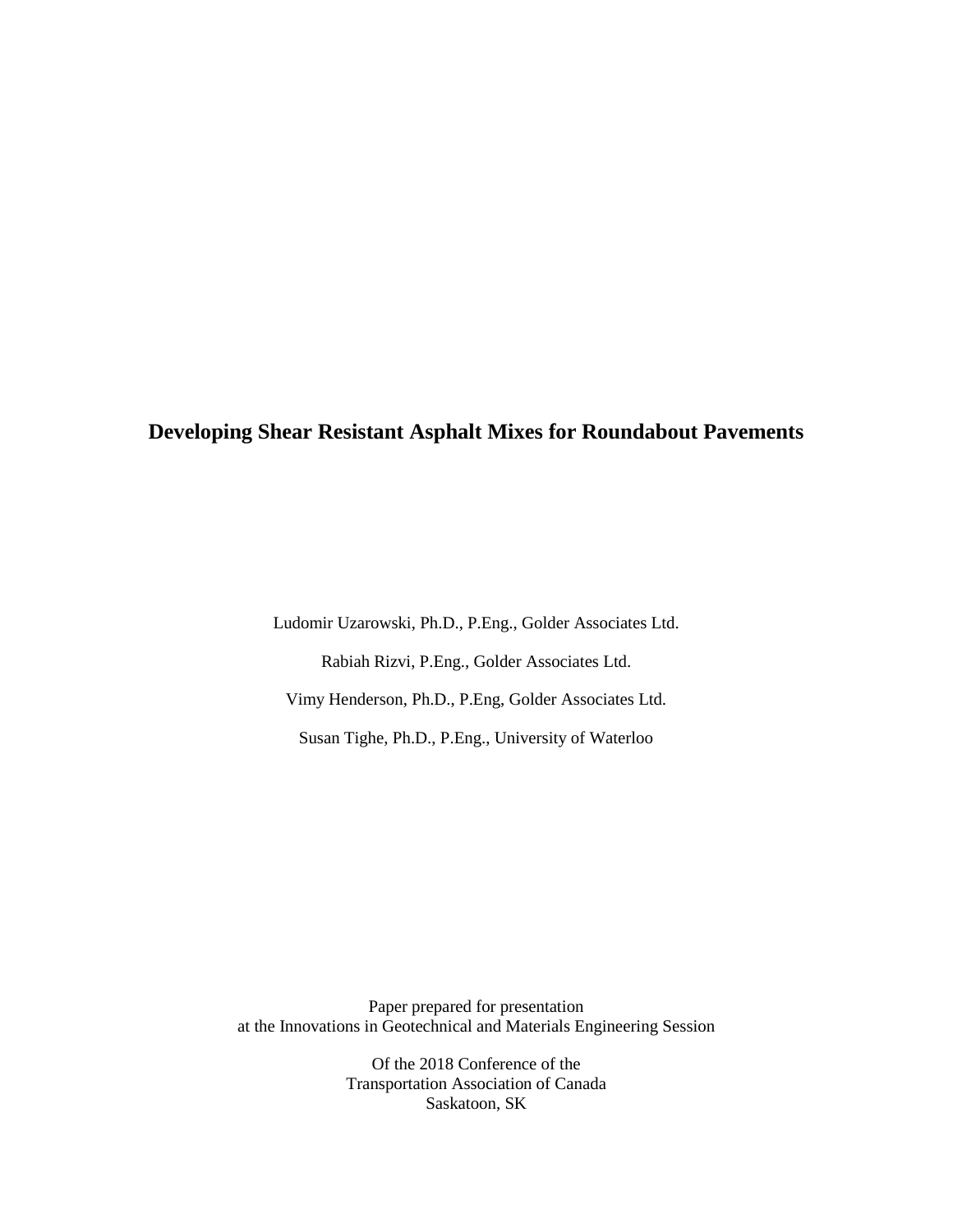#### **ABSTRACT**

On roads that carry heavy traffic and where higher speed is allowed on the roundabout, conventional mixes may not work well. In the roundabout approach zone the forces due to braking can be very significant. On the roundabout itself, shear stress due to centrifugal forces can be high and regular asphalt mixes may not be able to cope with them. The pavements may shove in the roundabout approach zone and deform and shove and crack within the roundabout. Frequent maintenance including emergency repairs may be required. Frictional characteristics of the pavement in the approach zone can also be of concern.

The asphalt mixes to be used at roundabouts should offer better resistance to horizontal shear force than those used in other conventional roadway applications. Unfortunately, the shear resistance testing method for asphalt mixtures is limited in both laboratory and field work. An advanced asphalt technology developed for race track pavement appears to address high shear stresses successfully. A team including the University of Waterloo, Greater Toronto Airport Authority (GTAA) and Golder Associates Ltd. is carrying out a research project on evaluating airport asphalt mixes that can offer superior shear resistance. At minimum, the team will use a Uniaxial Shear Tester (UST).

The above mentioned research is focused on optimizing three main components that impact shear resistance: characteristics of asphalt cement; gradation of aggregates; and aggregate angularity. At the same time the mix is also required to offer good frictional characteristics. It is anticipated that as the results of this research, a mix design procedure can be developed that will allow the design of cost effective asphalt mixes that will offer superior shear resistance which could be beneficial to the performance of pavements at roundabouts.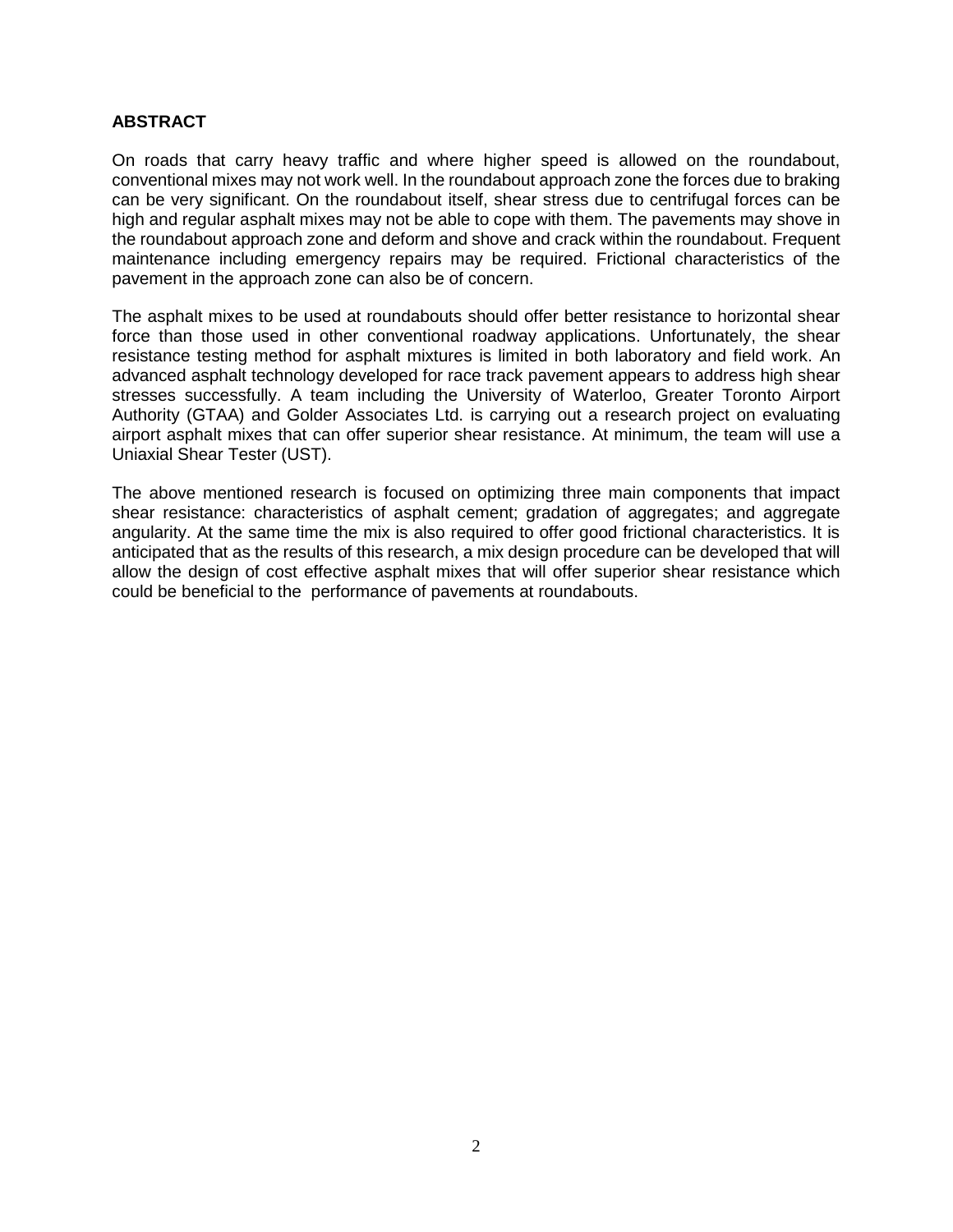#### **1.0 INTRODUCTION**

Roundabouts are used in many municipalities and cities in Canada. Typically, conventional asphalt mixes are used on roundabout pavements. On low volume and low speed applications, these mixes can likely provide satisfactory performance. However, on roads that carry heavy traffic, and when higher speeds are allowed on the roundabout and in the approach zone, conventional mixes may not work well.

Typical structural design of a pavement takes into account only vertical load application on the pavement from passing traffic. In the roundabout approach zone the forces due to braking can be very significant. Within the roundabout turning circle, on the other hand, shear stress due to centrifugal forces can be high and regular asphalt mixes may not be able to cope with them. There are known examples from the field that are discussed in this paper, where pavements shove in the roundabout approach zone and deform and shove and crack within the roundabout turning circle. Frequent maintenance including emergency repairs may be required. There can also be a concern with frictional characteristics of the pavement in the approach zone.

The asphalt mixes to be used at roundabouts should offer better resistance to horizontal shear force than those used in conventional applications. Unfortunately, shear resistance testing methods for asphalt mixes is limited, in both laboratory and field applications. A device that can be used for this type of testing in the laboratory is the Superpave Shear Tester (SST). The Repeated Shear at Constant Height (RSCH) test and the Simple Shear at Constant Height (SSCH) test can be used in the SST. However, there are only a few SST units available and all of which arelocated within the United States. Additionally, currently the units that are available are used minimally and the testing is primarily carried out for research purposes.

A team including University of Waterloo, Greater Toronto Airport Authority (GTAA) and Golder Associates Ltd. (Golder) is carrying out research on asphalt mixes that can offer superior shear resistance. The team will use a Uniaxial Shear Tester (UST) to evaluate and characterize the shear resistance of asphalt mixes. Research and field applications have been completed regarding the development of advanced asphalt technology race track pavements that has addressed high shear stresses successfully in this application. Also, there are mixes being used in Europe that incorporate epoxy binder and synthetic aggregates that can offer excellent shear resistance and frictional characteristics. However, the price of these European mixes is very high, which would make them prohibitive for more common applications.

The above mentioned research is focused on optimizing three main components that impact shear resistance, as follows

- Characteristics of asphalt cement;
- Gradation of aggregates; and
- Aggregate angularity.

Other parameters will also be analyzed during the research, as required. It is anticipated that the practical experience from race track pavements and the results of the airport focused research will lead to the development of a mix design procedure can be used to design cost effective asphalt mixes that will offer the performance needed in roundabout applications.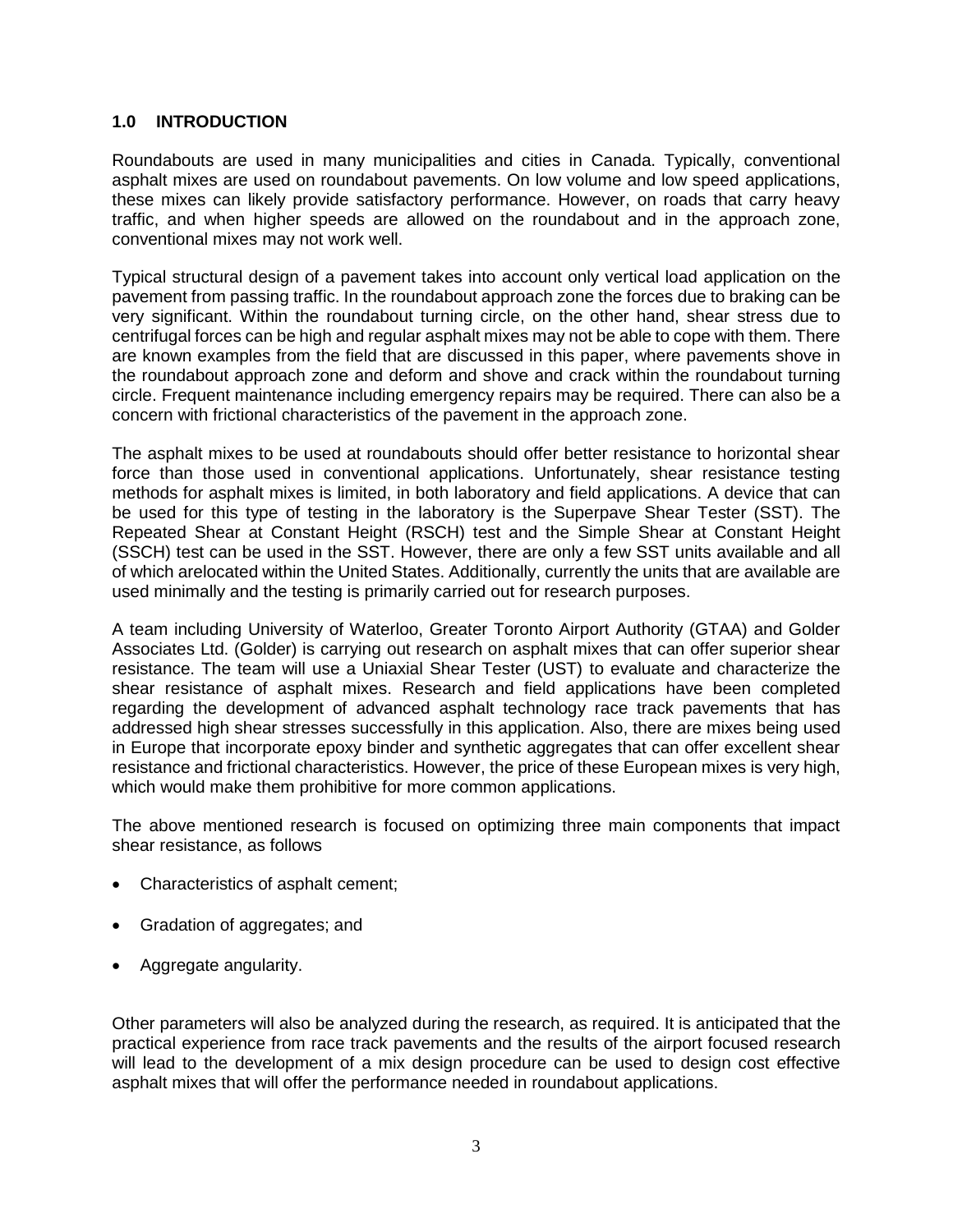# **2.0 PAVEMENTS AT ROUNDABOUTS**

The typical geometry of roundabouts in Ontario is shown in Figure 1. The roundabout shown in the figure was recently constructed by the Regional Municipality of Waterloo in Cambridge, Ontario. Since the radius of the roundabout is relatively small the anticipated centrifugal forces are high. Also, due to braking at the stop bar in the approach zone, the horizontal forces in this area are expected to be high. Good friction is required, particularly before the stop bar.

The high horizontal forces may cause pavement distresses such as shoving, cracking, slippage and ravelling. Figures 2 and 3 show typical distresses observed in asphalt pavements at another roundabout in Ontario.

Similar pavement distresses have been observed by Golder on race track pavements, particularly at sharp turns. Also, the shoving, cracking and slippage distresses due to high horizontal forces and resulting shear stresses were observed on numerous airport pavements. The critical locations are shown in Figure 4. The shear distresses are observed at the critical locations primarily due to departing aircrafts braking at taxiway hold lines; fully loaded aircrafts turning from taxiways onto runways; and fully loaded aircrafts turning at runway threshold. Figures 5 and 6 show examples of shoving and cracking distresses on airfield pavements.

# **3.0 LITERATURE REVIEW**

A literature review was undertaken to evaluate the methods used previously to address the issues associated with the application of high shear stresses on asphalt pavements. Based on our literature review, we noted that the shear resistance of asphalt mixes is not a topic that has been extensively researched in the past. Typically, the only context in which shear strength for flexible pavements has been considered was the asphalt resistance to rutting and interlayer bonding.

The Superpave Shear Tester (SST) [1, 2] is a device that was developed by the Strategic Highway Research Program (SHRP), as part of the Superpave mix design methodology, to evaluate the resistance of mixes to permanent deformation. The SST can be used to carry out a variety of different tests: shear at constant height; frequency sweep at constant height; simple shear at constant height; and repeated shear at constant stress ratio. Although the SST was developed to be used in the Superpave mix design methodology, only a very limited number of these testing devices are in use today, and primarily only for research applications.

In the recently published paper "Uniaxial Shear Tester – Test Method for Determine Shear Properties of Asphalt Mixtures" [3] a new piece of equipment called a Uniaxial Shear Tester (UST) was identified as a relatively cost efficient piece of equipment that can be used to carry out similar tests as those carried out by the SST. Good correlations have been observed between the UST and SST results. The University of Waterloo, GTAA and Golder team is purchasing a UST and will carry out the shear resistance testing of the asphalt mixes that are being evaluated in our research regarding superior performing airfield asphalt mixes. The UST is shown in Figure 7.

### **4.0 ASPHALT MIXES FOR ROUNDABOUT PAVEMENTS**

In a great majority of cases, road and other pavements are designed for vertical loadings only. Also, asphalt mixes in conventional mix design procedures such as Marshall or Superpave, are designed only for vertical loadings and typically are not able to cope with high shear stresses.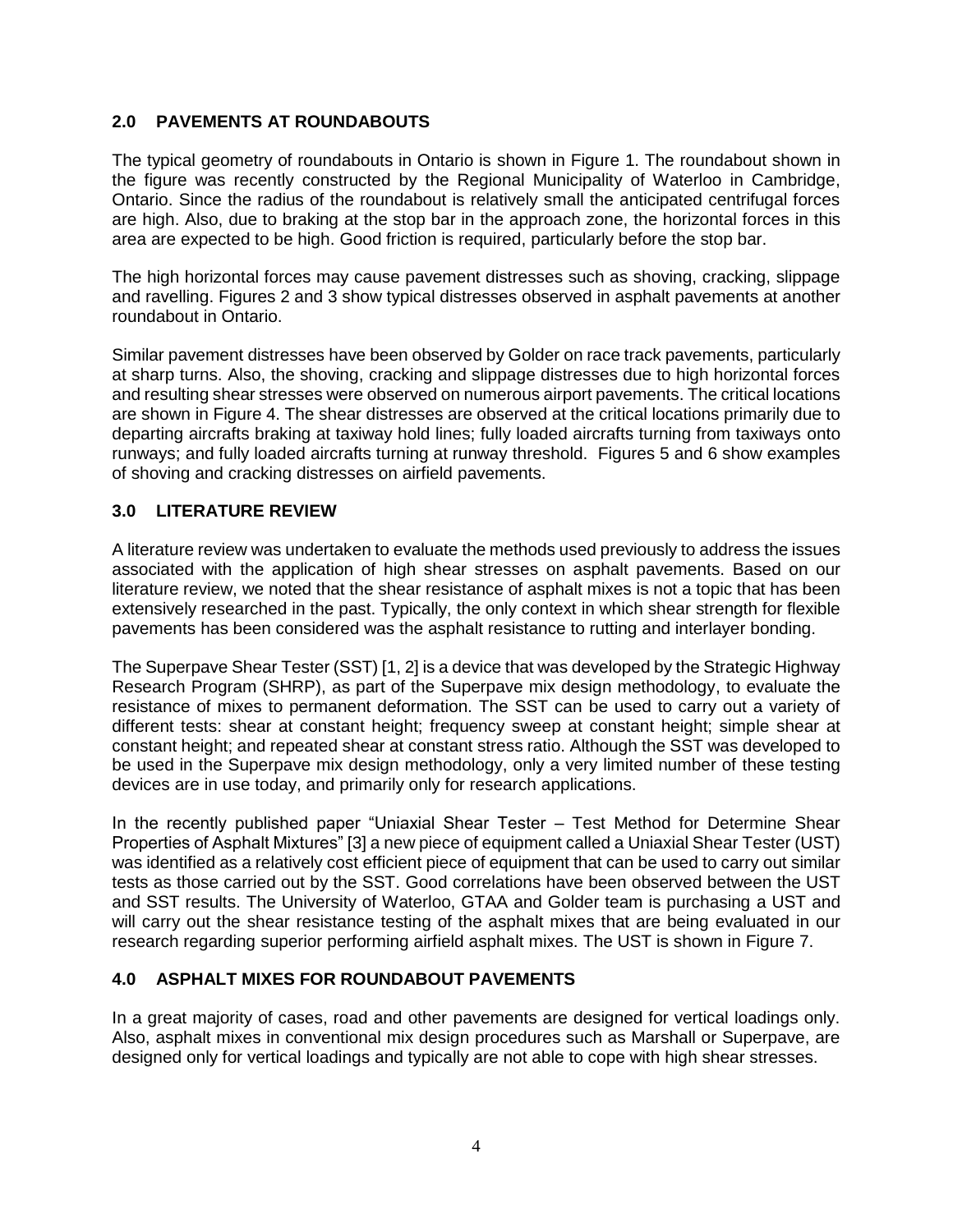There are mixes used in Europe that incorporate epoxy binder and synthetic aggregates that can offer excellent shear resistance and frictional characteristics. However the price for such mixes is high, and this would make them cost prohibitive for many common applications. Therefore, it is important that the currently used technology is improved to deal with more challenging conditions, including roundabout pavements.

Golder has developed a mix design procedure for a race track in Ontario. Horizontal stresses applied to the pavement on race tracks are extremely high. Serious asphalt pavement deterioration was observed at Mosport Race Track in Bowmanville, Ontario a few years ago. It is a Formula One Track where the speed of the race cars is very high. A number of the turns are very sharp, some close to 180 degrees. It was observed that the distresses at these turns primarily included severe shoving, cracking and raveling due to high centrifugal forces. Conventional asphalt mixes or concrete surfacing, that was newly placed, failed within a short period of time, sometimes as short as a few weeks.

Golder completed an extensive literature review, stress analysis, and advanced laboratory testing regarding asphalt mixes for race track applications. As a result, an innovative asphalt technology was developed to address the observed issues. It included advanced modification and testing of asphalt binder, incorporating high quality aggregates, including specifying required gradations and physical characteristics, and a mix design procedure that included advanced mechanistic performance testing. The testing required to be carried out on the asphalt mix included rutting resistance and cracking endurance. The Cantabro Loss Test, Texas DOT designation: TEX-242- F was used to evaluate the durability of the mix. The gradation of the mix was fine tuned to provide good macrotexture and frictional characteristics. As a final result, a specification for the race track asphalt pavement was developed. However, during the completion of that assignment, the resistance of the asphalt mix to shear stresses was not able to be directly tested.

The main Formula One Race Track at Mosport was paved in July 2013, using a mix design developed from the technology discussed above. Figures 8 and 9 show the track after paving and in use during a race, respectively. The part of the pavement paved in 2013 is in very good condition. The drivers praise the new pavement not only for the improved ride quality, comfort and safety, but also because they were able to reduce the race time for a loop.

The excellent performance of the innovative race track pavement technology encouraged Golder to investigate other opportunities of using the mix that offers superior resistance to cracking, raveling and shoving. The current primary focus of the research is for airfield pavement application. A team that includes University of Waterloo, GTAA and Golder is carrying out research on airfield mixes that will deal with the observed shear related distresses.

The asphalt mixes to be used at airfields should offer better resistance to horizontal shear force. Unfortunately, the shear resistance testing is not included in the traditional Marshall or Superpave mix design methodologies during the laboratory testing phase. Also, there is no commonly used field test for shear strength evaluation. The Repeated Shear at Constant Height (RSCH) test and the Simple Shear at Constant Height (SSCH) tests were defined as the ones to be used in the investigation of the shear resistance of asphalt mixes. The UST device mentioned in Section 3 of this paper will be used for this testing during our research for airfield asphalt mixes, as a reasonable alternative for the SST.

The above mentioned research is focused on optimizing three main components that impact shear resistance: characteristics of asphalt cement; gradation of aggregates; and aggregate angularity. Other parameters will also be analysed including asphalt mix durability. The research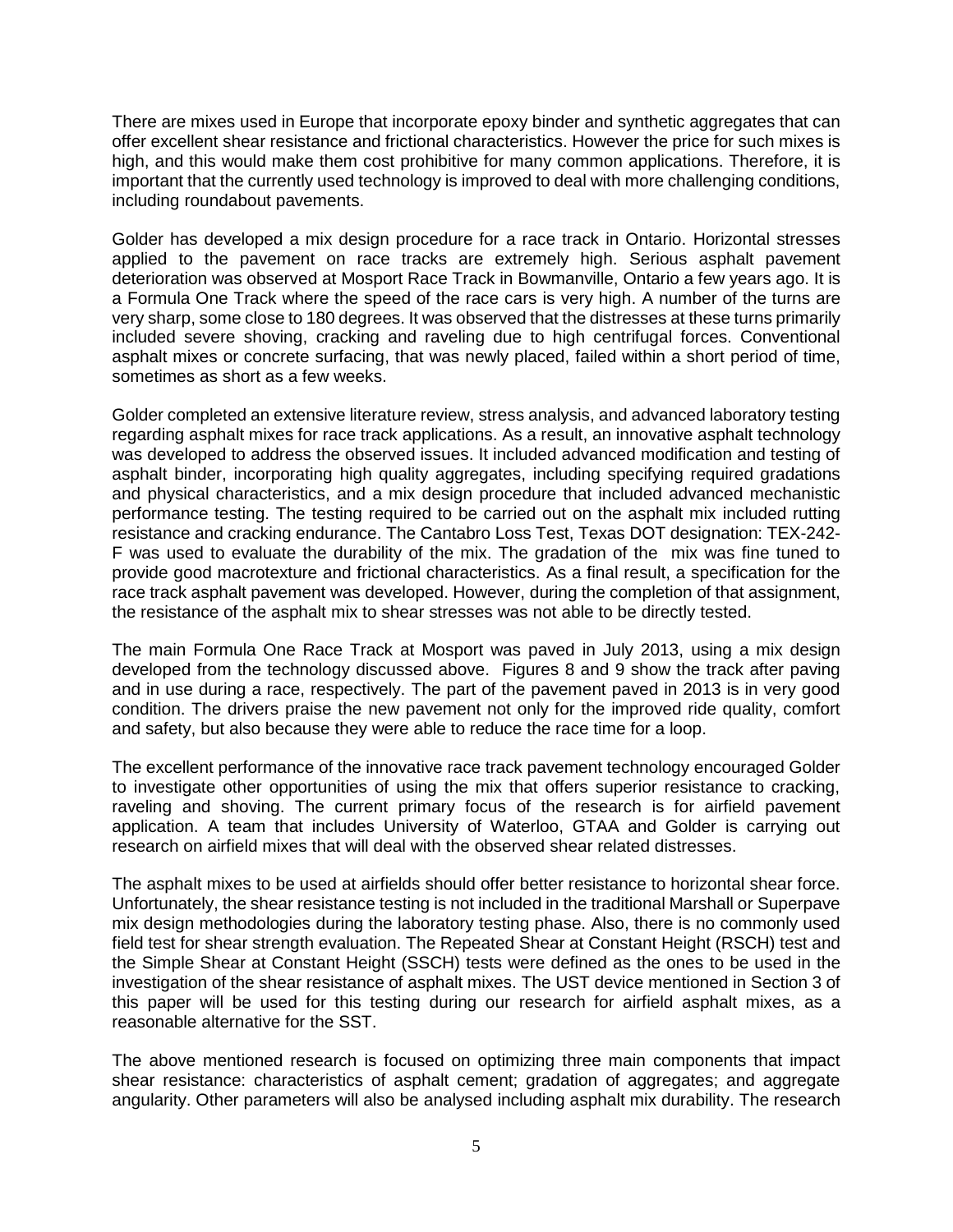is ongoing. It is anticipated that as the results of this research, a mix design procedure will be developed that will allow the design of cost effective asphalt mixes that will offer required performance at roundabouts.

# **5.0 SUMMARY**

Asphalt pavements at race tracks experience very high shear stresses at sharp turns. The distresses often observed at those locations include severe shoving, cracking and slippage. Conventional asphalt mix design methodologies deal with vertical loading only and are not able to address the observed issues. An innovative asphalt mix design procedure was developed that successfully addressed the observed distresses.

Successful application of race track asphalt technology encouraged the investigation of other applications of the methodology that addresses very high shear distresses applied to asphalt pavements. These applications include heavily loaded airfield pavement and asphalt pavements at roundabouts. A team of University of Waterloo, GTAA and Golder Associates carries out a research of identifying the characteristics of the mix that control its resistance to shear. The investigated testing includes the use of Uniaxial Shear Tester.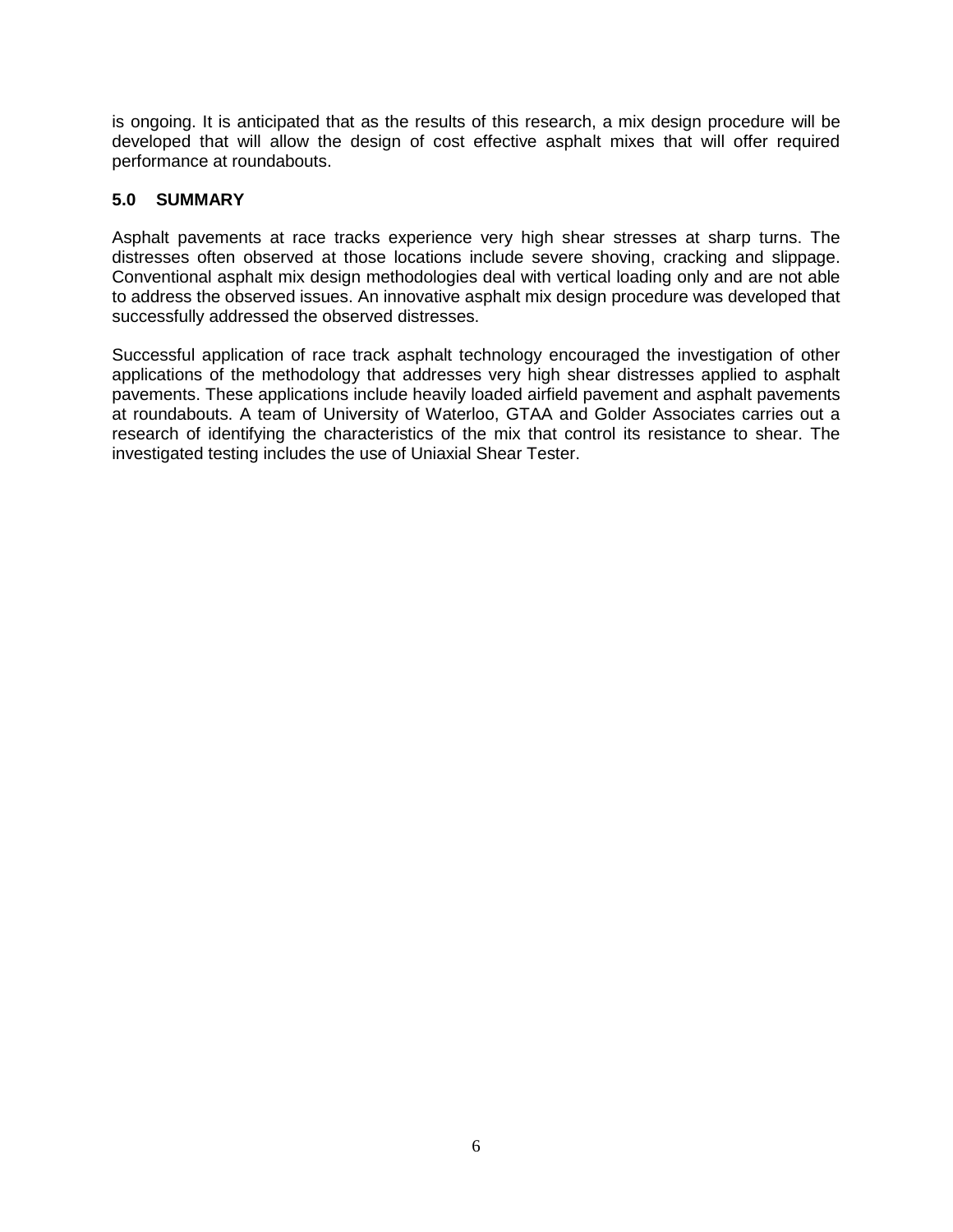#### **6.0 REFERENCES**

- 1. **AASHTO, American Association of State Highway and Transportation Officials, 2013.** Standard Test Method for Determining the Permanent Deformation and Fatigue Cracking Characteristics of Hot Mix Asphalt, (HMA) Using the Simple Shear Tester (SST) Device. 33rd Edition, 2013. ISBN: 1-56051-565-4.
- 2. **Abd El-Naby, R.M., Abd Al-Aleem, A.M. and Saber, S.H. 2002.** Evaluation of the Shear Strength of Asphalt Concrete Mixes: Experimental Investigation. Annual Conference of the Canadian Society of Civil Engineering, Montreal, Quebec: s.n., June 2002.
- 3. **Josef Zak, Carl L. Monismith, Erden Coleri, John T. Harvey. 2017.** "Uniaxial Shear Tester – Test Method to Determine Shear Properties of Asphalt Mixtures", 2013.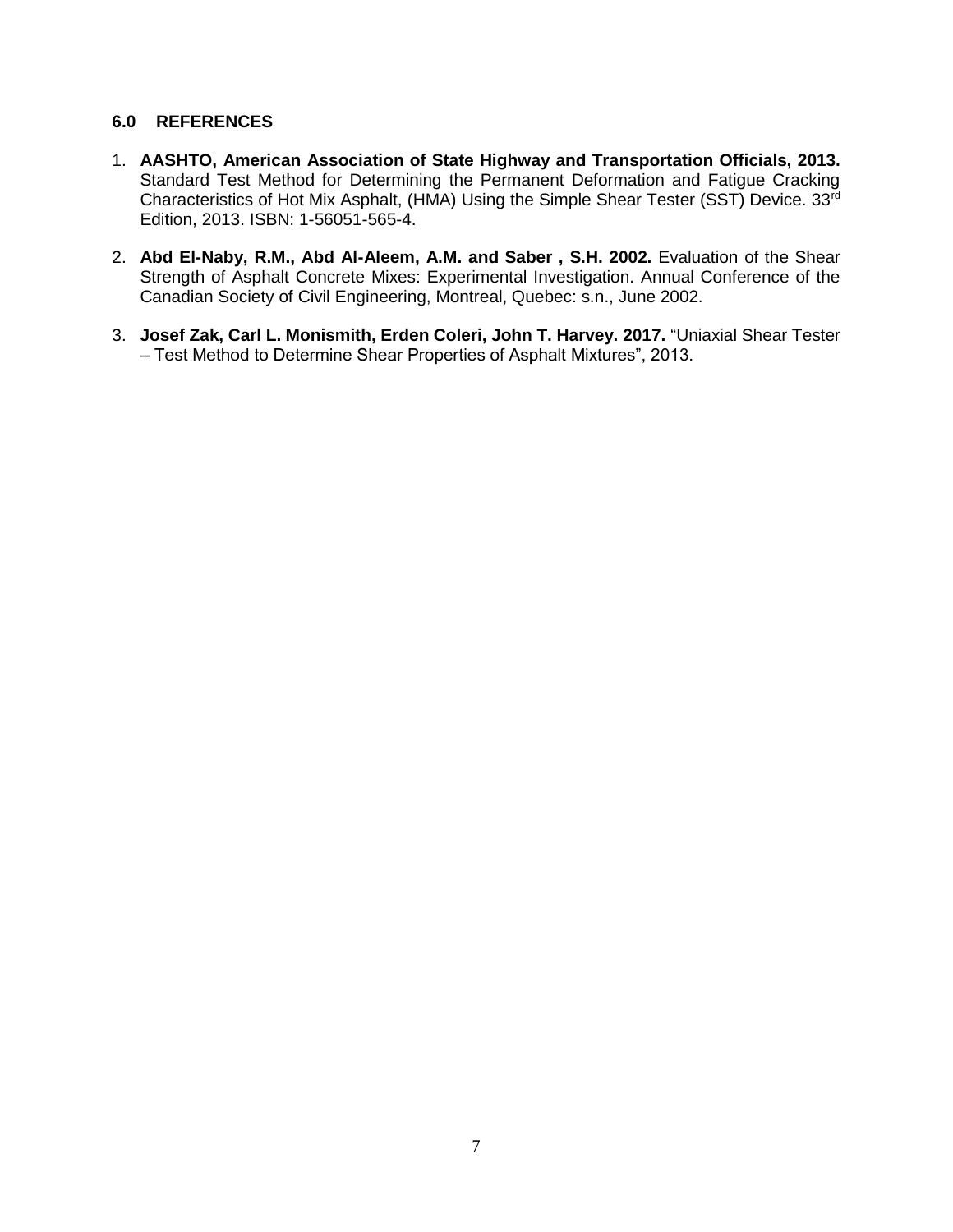# **FIGURES**



**Figure 1. Roundabout constructed in the Regional Municipality of Waterloo in Ontario.**



**Figure 2. Example of distresses of asphalt pavement at roundabouts.**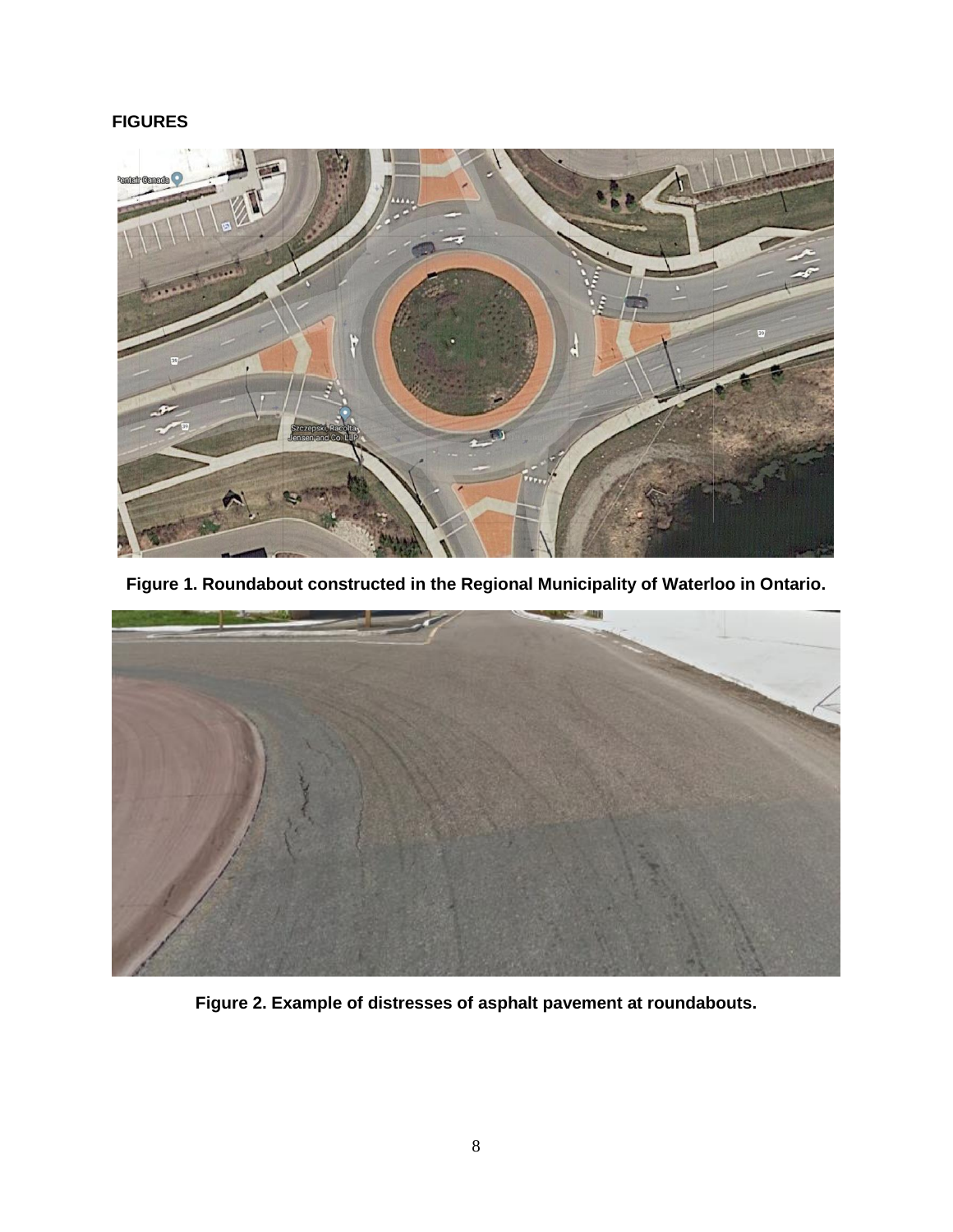

**Figure 3. Example of distresses of asphalt pavement at a roundabout. Asphalt shoving, cracking and slippage are clearly visible.**



**Figure 4. Locations where shear distresses (shoving, cracking and slippage) typically occur on airfield pavements.**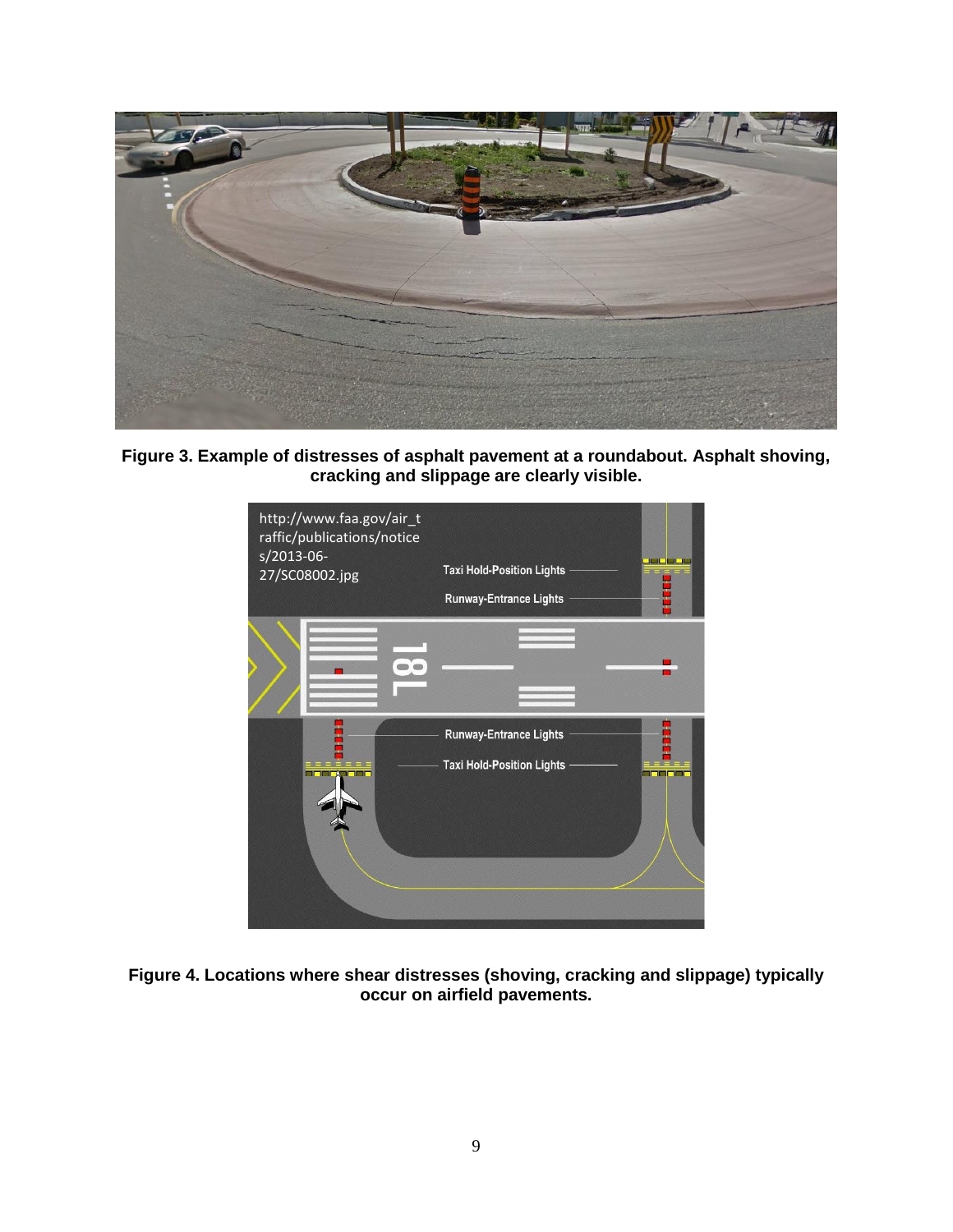

**Figure 5. Example of airfield pavement shoving, cracking and slippage.**



**Figure 6. Example of airfield asphalt pavement severe shoving.**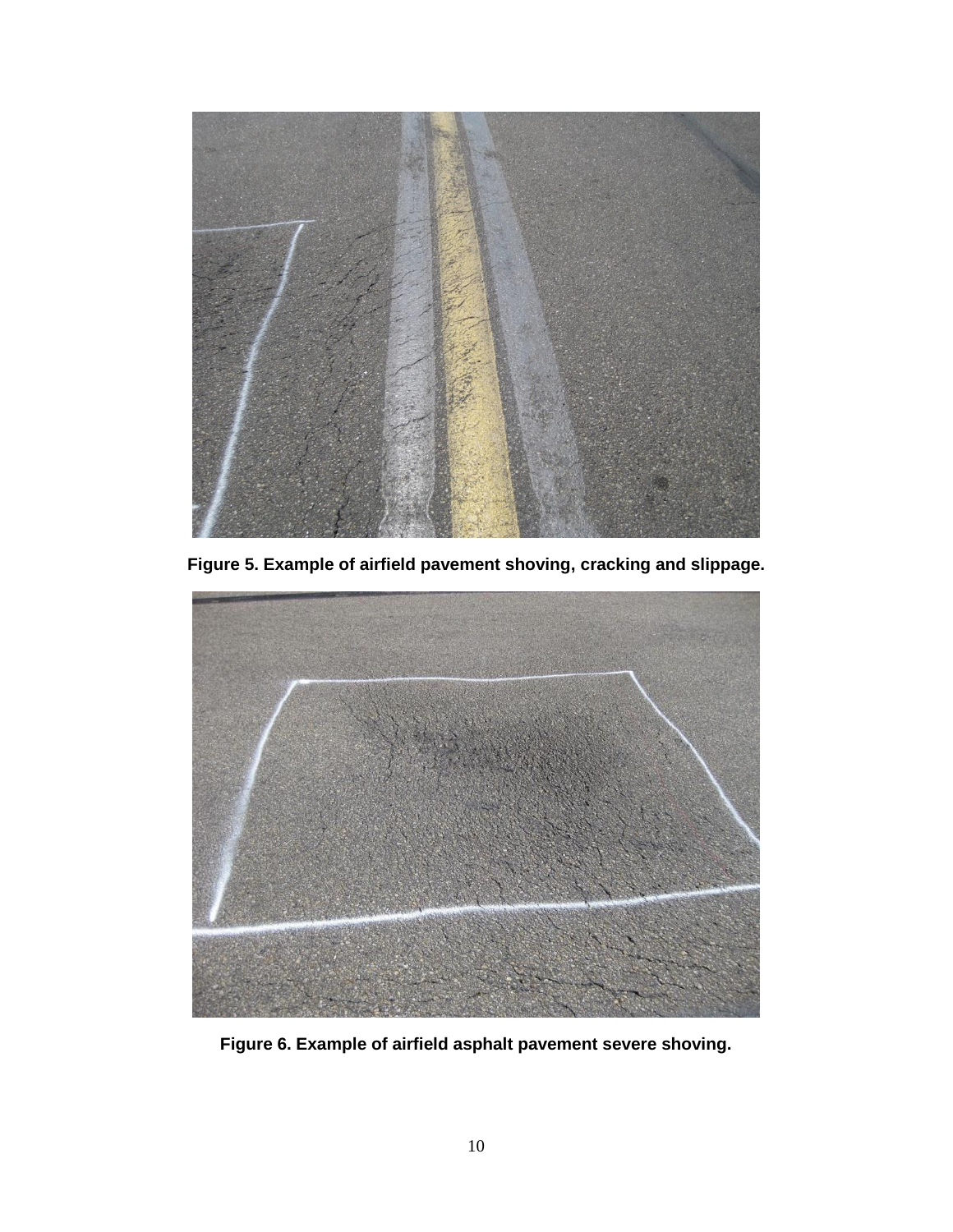

**Figure 7. The Uniaxial Shear Tester.**



**Figure 8. Advanced asphalt pavement placed on Mosport Race Track in 2013.**